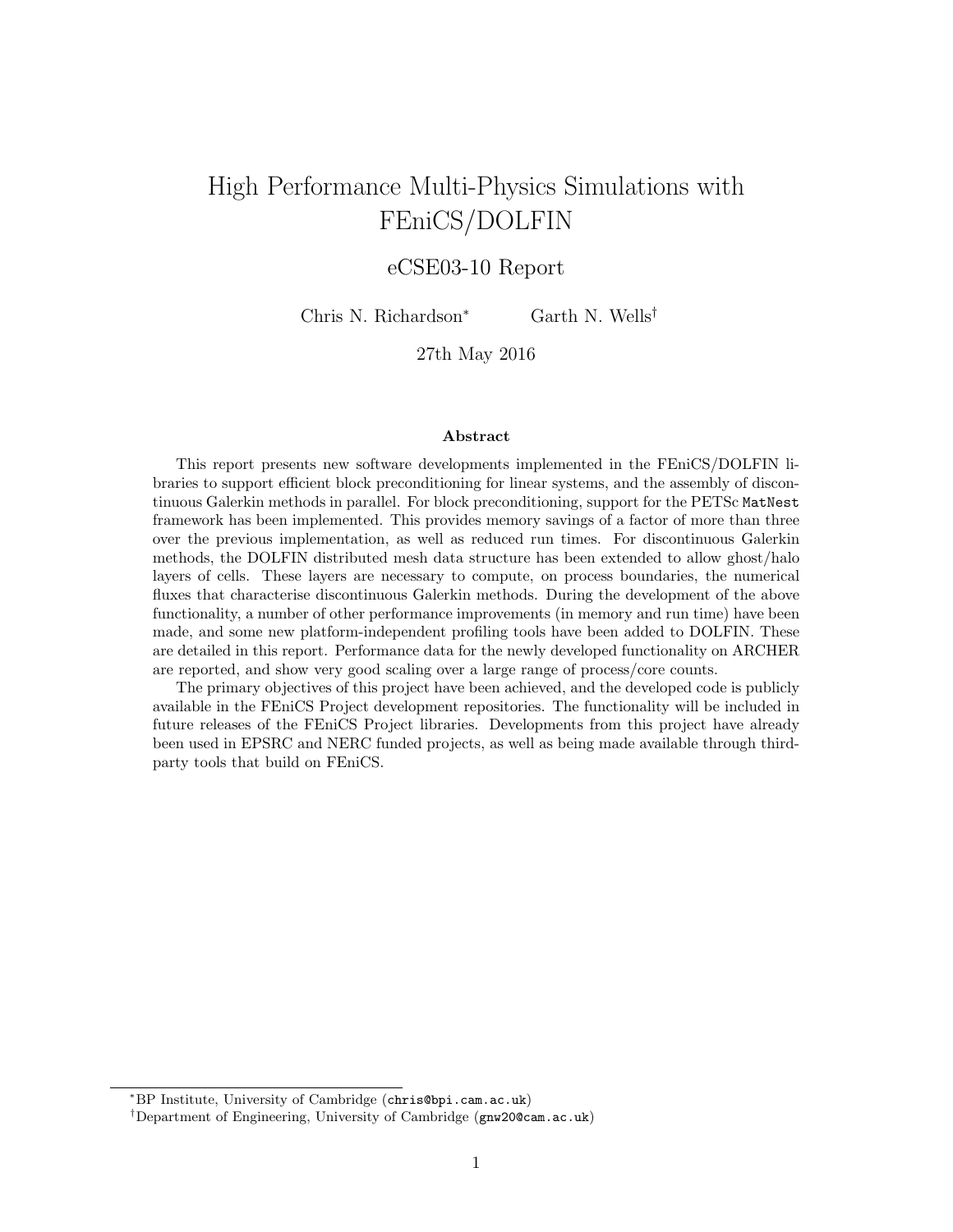# Contents

| $\mathbf{1}$ | Introduction                                                                                                                                                                                                                         | 3                       |
|--------------|--------------------------------------------------------------------------------------------------------------------------------------------------------------------------------------------------------------------------------------|-------------------------|
|              | 1.1                                                                                                                                                                                                                                  | 3                       |
|              | 1.2                                                                                                                                                                                                                                  | 3                       |
|              | 1.3                                                                                                                                                                                                                                  | 3                       |
|              | 1.4                                                                                                                                                                                                                                  | $\overline{4}$          |
| $\bf{2}$     | Parallel block preconditioning (WP1)                                                                                                                                                                                                 | $\overline{\mathbf{4}}$ |
|              | 2.1                                                                                                                                                                                                                                  | 5                       |
|              | 2.2                                                                                                                                                                                                                                  | 6                       |
|              | Memory usage subsequent to the set of the set of the set of the set of the set of the set of the set of the set of the set of the set of the set of the set of the set of the set of the set of the set of the set of the set<br>2.3 | $\overline{7}$          |
|              | 2.4                                                                                                                                                                                                                                  | 7                       |
| 3            | Discontinuous Galerkin Methods in parallel (WP2)                                                                                                                                                                                     | 7                       |
|              | 3.1                                                                                                                                                                                                                                  | 9                       |
|              | 3.2                                                                                                                                                                                                                                  | 9                       |
| 4            | Profiling, performance and tuning (WP3)                                                                                                                                                                                              | 12                      |
|              | New profiling tools $\dots \dots \dots \dots \dots \dots \dots \dots \dots \dots \dots \dots \dots \dots \dots \dots$<br>4.1                                                                                                         | 12                      |
|              | Improved distributed mesh memory usage and construction<br>4.2                                                                                                                                                                       | 12                      |
|              | 4.3                                                                                                                                                                                                                                  | 13                      |
| 5            | Documentation and testing (WP4)                                                                                                                                                                                                      | 14                      |
| 6            | Conclusions                                                                                                                                                                                                                          | 14                      |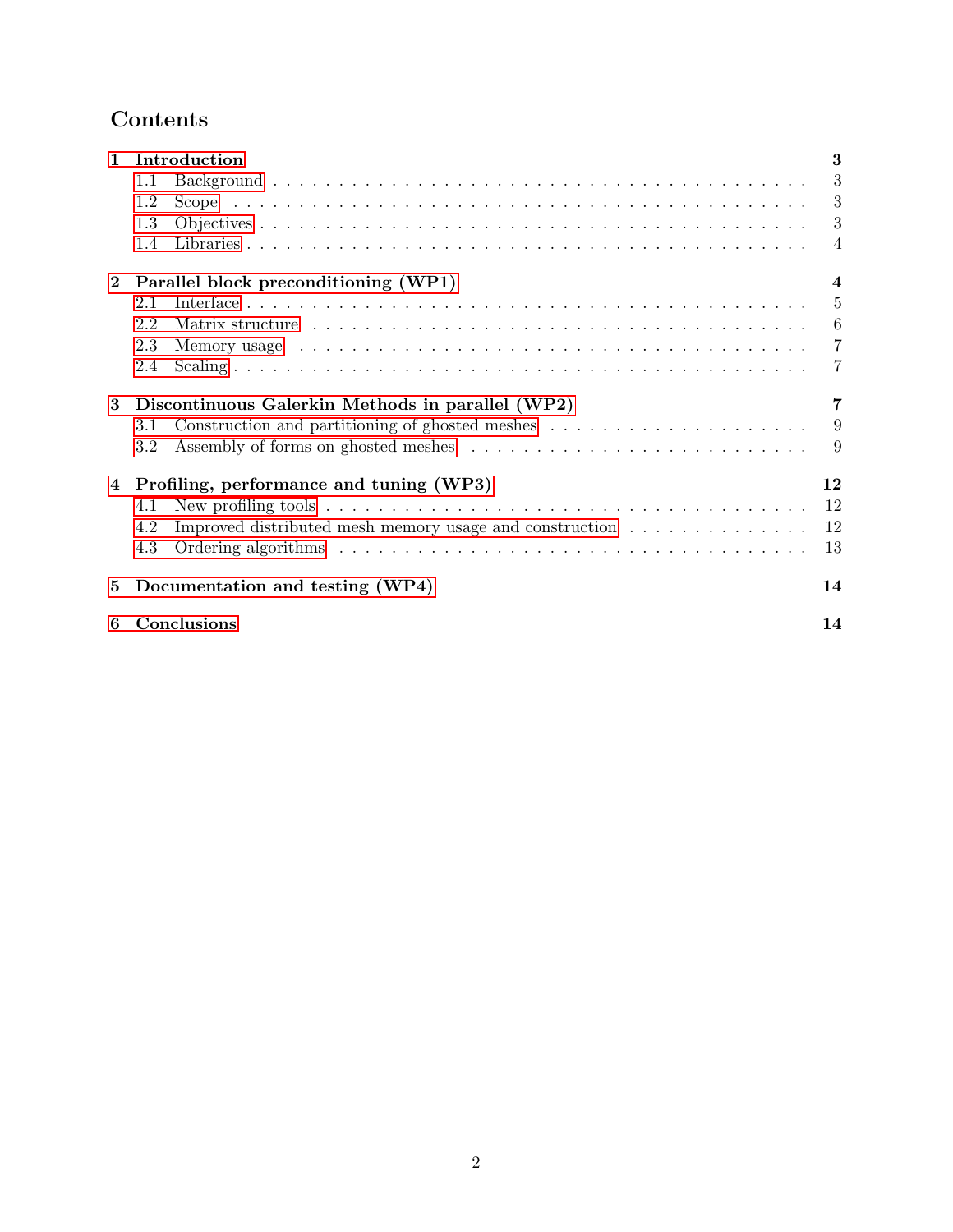# 1 Introduction

This project developed enhancements to the open source FEniCS/DOLFIN [3] library to extend its functionality for multi-physics/multi-field simulations on parallel computers. The main topics addressed in the project were: (a) memory efficient block preconditioning of linear systems via PETSc; and (b) support for overlapping domain and discontinuous Galerkin methods in parallel. This report summarises the new developments and provides performance data on ARCHER.

### 1.1 Background

The FEniCS Project allows users to express partial differential equations (PDEs) in a concise mathematical form, which is then compiled into generated code for finite element analysis by a 'form compiler'. This has the advantage of freeing users from writing low-level code and enables them to quickly develop complex models. Special optimisations can be automatically applied in the code generation phase.

As model sizes increase, users inevitably need to run on larger machines, and ultimately large distributed memory High Performance Computing (HPC) systems, such as ARCHER. The FEniCS problem solving environment, DOLFIN, has for some years supported distributed memory parallel simulation. However, some important functionalities that have recently been in high demand from users were not supported (efficiently) in parallel, namely discontinuous Galerkin methods and block preconditioning.

### 1.2 Scope

In this report, we first consider multi-field problems, such as Stokes' equations, which yield matrices with a block structure. Often the blocks in such equations may be duplicated, or empty. When solving with iterative solvers (almost always the case for large problems in parallel), the preconditioner may also share elements with the operator matrix, and memory can be saved by sharing matrix blocks. The second main topic addresses discontinuous Galerkin (DG) methods. DG methods involve integration over cell facets, and require data from cells on either side of a facet. In parallel, this requires a layer of ghost cells on process boundaries. Support for this has been added, and it is now possible to use DG methods in parallel. During the course of the code development, numerous performance improvements were made based on performance profiling. Performance of the new functionality is supported by performance data on ARCHER.

### 1.3 Objectives

The primary objectives of the project were to:

- 1. Provide support in DOLFIN for the efficient application of block preconditioners via PETSc.
- 2. Provide support in DOLFIN for the assembly of discontinuous Galerkin matrix operators and vectors by extending the DOLFIN distributed mesh with a ghost/halo layer.
- 3. Apply generic optimisations as as result of the profiling performed in this work.

The main objectives of this work are the provision of new functionality rather than optimising existing code. Hence, the performance testing focuses on parallel scaling rather than comparison with old implementations.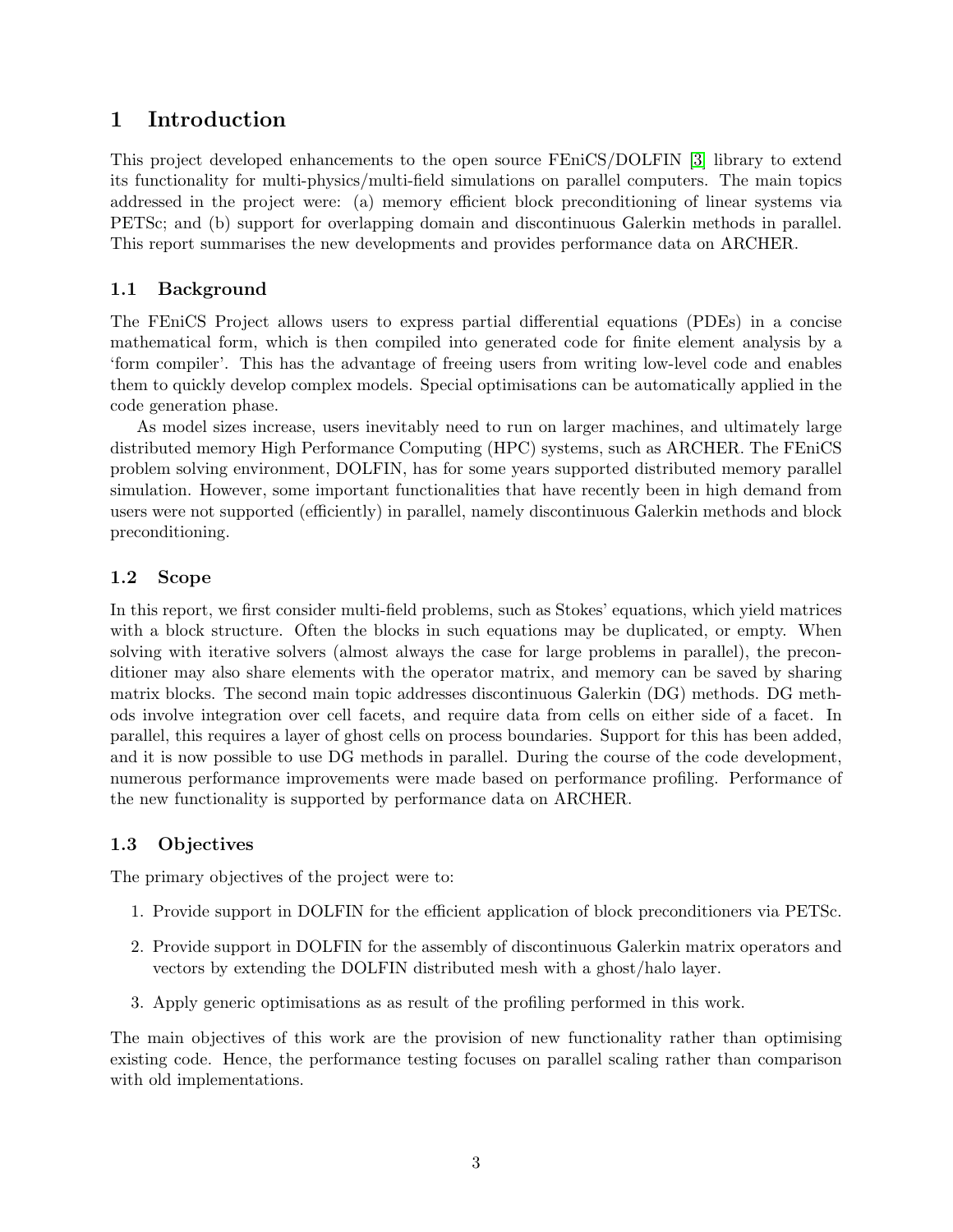#### 1.4 Libraries

The FEniCS libraries (<http://fenicsproject.org>) are available under open source licenses and are developed publicly at <https://bitbucket.org/fenics-project/>. This work made extensive use of PETSc [4, 5], which is hosted at <https://bitbucket.org/petsc/petsc>. We use the development version of PETSc in all tests.

### 2 Parallel block preconditioning (WP1)

We summarise in this section the block preconditioning support that has been developed. To demonstrate the approach, we use Stokes' equations as a canonical example. As equation-specific code is generated in FEniCS, users can easily apply the developed code to their own multi-field equations. The matrix block structure supports  $m \times m$  blocks.

The Stokes' equations read:

$$
-\nabla^2 u + \nabla p = f,
$$

$$
\nabla \cdot u = 0,
$$

where u is the velocity field, p is the pressure field and f is the prescribed body force. Translating the equations into a weak form and using a finite element basis leads to a linear system of algebraic equations, which may be represented as a block matrix:

(3) 
$$
\underbrace{\begin{bmatrix} A_{00} & A_{01} \\ A_{10} & 0 \end{bmatrix}}_{A} \begin{bmatrix} u \\ p \end{bmatrix} = \begin{bmatrix} f \\ 0 \end{bmatrix}.
$$

For a problem with n degrees-of-freedom, the matrix A will have dimensions  $n \times n$ .

For large problems, it is necessary to use preconditioned iterative methods to solve the above system. For Stokes' equations, a simple yet optimal preconditioner  $P$  has a block diagonal structure,

$$
(4) \t\t P = \begin{bmatrix} A_{00} & 0 \\ 0 & M \end{bmatrix},
$$

where  $M$  is the pressure mass matrix. The iterative solver then solves the modified problem

(5) 
$$
\begin{bmatrix} A_{00} & 0 \ 0 & M \end{bmatrix}^{-1} \begin{bmatrix} A_{00} & A_{01} \ A_{10} & 0 \end{bmatrix} \begin{bmatrix} u \ p \end{bmatrix} = \begin{bmatrix} A_{00} & 0 \ 0 & M \end{bmatrix}^{-1} \begin{bmatrix} f \ 0 \end{bmatrix}.
$$

A multigrid method applied to each block of P to approximate  $P^{-1}$  is known to be optimal, which in turn leads to a method with (close to)  $O(n)$  cost, where n is the number of degrees-of-freedom.

For efficient computation and memory use, rather than assembling the entire problem 'monolithically' as a single matrix A which then subsequently needs to be split into blocks to apply a block solver, it is preferable to assemble the sub-matrices  $A_{00}$ ,  $A_{01}$  and  $A_{10}$  directly to avoid the copying. Moreover, the operator and the preconditioner can share matrix blocks (in the case of Stokes, the  $A_{00}$  block) and the structure of each block is simpler, which allows optimisations such as local degree-of-freedom (DOF) blocking. Using the PETSc MatNest interface, it is possible to create a 'nested matrix' which effectively holds pointers to each sub-block. The PETSc MatNest type matrix behaves in most ways as a regular matrix, but the underlying storage is a collection of sparse matrices.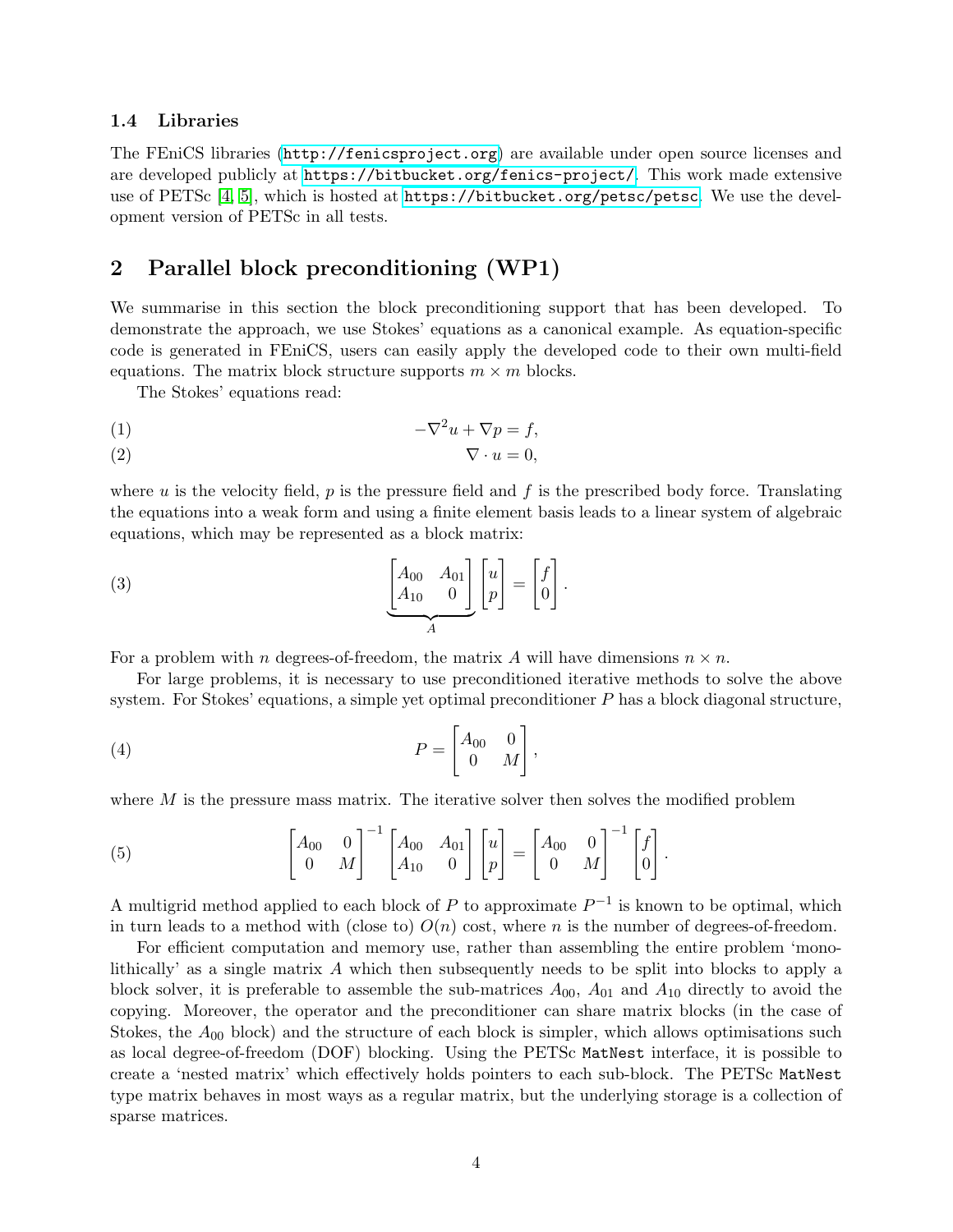#### 2.1 Interface

We show here some code extracts for creating nested matrices from finite element forms. Complete examples are available in the code repository.

We have generalised the DOLFIN dolfin::SystemAssembler class to support the creation of nested matrices. It can now assemble a collection of forms, together with boundary conditions, into a corresponding set of matrices and right-hand side vectors. When Dirichlet boundary conditions are applied (algebraically), for a given boundary condition both the diagonal and off-diagonal block(s) must be be modified.

Previously in DOLFIN, in a mixed formulation (not blocked) for Stokes' equations we would have written (in the  $C++$  interface):

```
auto a = std::make_shared<Stokes::Form_a>(W, W);
auto L = std::make_shared<Stokes::Form_L>(W);
dolfin::SystemAssembler assembler(a, L, bcs);
auto A = std::make_shared<dolfin::PETScMatrix>();
auto b = std::make_shared<dolfin::PETScVector>();
assembler.assemble(*A, *b);
```
to create the global matrix  $A$  and the vector  $b$ . In the low-level version of the new interface, it becomes:

```
// Create forms
auto a00 = std::make_shared<Stokes::Form_a00>(V, V);
auto a01 = std::make_shared<Stokes::Form_a01>(Q, V);
auto a10 = std::make_shared<Stokes::Form_a10>(V, Q);
auto L0 = std::make_shared<Stokes::Form_L0>(V);
auto L1 = std::make_shared<Stokes::Form_L1>(Q);
// Assemble all blocks
dolfin::SystemAssembler assemblerA0({a00, a01, a10, NULL}, {L0, L1},
                                    {{bc}, {}});
auto b0 = std::make_shared<dolfin::PETScVector>();
auto b1 = std::make_shared<dolfin::PETScVector>();
auto A00 = std::make_shared<dolfin::PETScMatrix>();
auto A01 = std::make_shared<dolfin::PETScMatrix>();
auto A10 = std::make_shared<dolfin::PETScMatrix>();
assemblerA0.assemble({A00, A01, A10, NULL}, {b0, b1});
```
From the blocks, a nested matrix can be created and used in a PETSc solver. An analogous interface to the SystemAssembler is also available in Python.

At first, the process appears more complex, but it is simply a deconstructed version of the previous code. The FunctionSpace W is now separated into V and Q, and the mathematical forms are expressed separately. This mirrors standard mathematical notation. Previously, we might have written the form description (in UFL [2] syntax) for 'a' as follows:

 $a = inner(grad(u), grad(v)) * dx - div(v) * p * dx - div(u) * q * dx$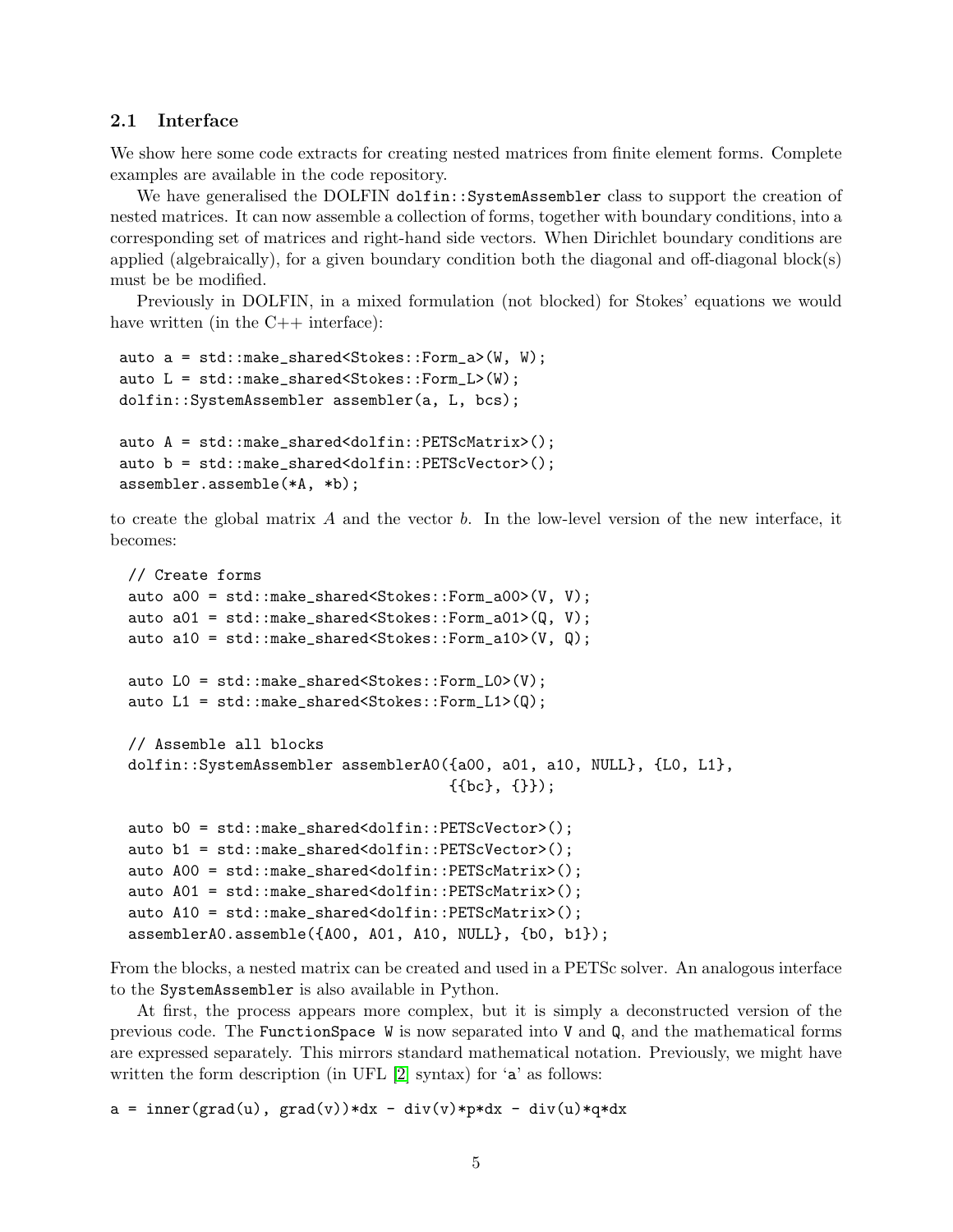

Figure 1: Matrix sparsity pattern for a small 3D Stokes problem with (a) monolithic/non-blocked construction and (b) with nested matrix structure.

but that now becomes:

```
a00 = inner(grad(u), grad(v)) * dxa01 = -div(v) *p * dxa10 = -div(u)*q*dx
```
The low-level interface is not a major challenge for users and offers full control. In addition, we have added a new function block split operator to the form language UFL to automatically 'split' variational forms, built on mixed function spaces, into components. Each component of the split form corresponds to a block in the matrix operator. We have implemented the necessary tools for the high-level interface and are receiving user feedback before finalising for a future FEniCS release.

#### 2.2 Matrix structure

The monolithic approach for the Stokes problem with Taylor–Hood elements in three dimensions leads to the a matrix sparsity pattern shown in Figure 1(a). The graph re-ordering that DOLFIN applies interlaces the velocity and pressure degrees-of-freedom, and attempts to cluster the nonzeroes close to the diagonal. Since the velocity and pressure degrees-of-freedom are not collocated, it is not possible to exploit the node-wise block structure of the degrees-of-freedom (three velocity components at each 'node'), which means that memory locality at each node cannot be exploited in matrix-vector products.

The sparsity structure for the new nested matrix implementation is shown in Figure 1(b). The very small empty block in the lower right-hand corner is the zero  $A_{11}$  block, which we no longer need to store with the nested format. While it cannot be easily perceived from the figure, the large  $A_{00}$ block now exploits local velocity degree-of-freedom blocking, with groups of three velocity degreeof-freedoms blocked together. This is possible as the velocity and pressure degrees-of-freedom are not interlaced. Moreover, the large  $A_{00}$  block is shared by the operator A and the preconditioner P, which leads to large memory savings.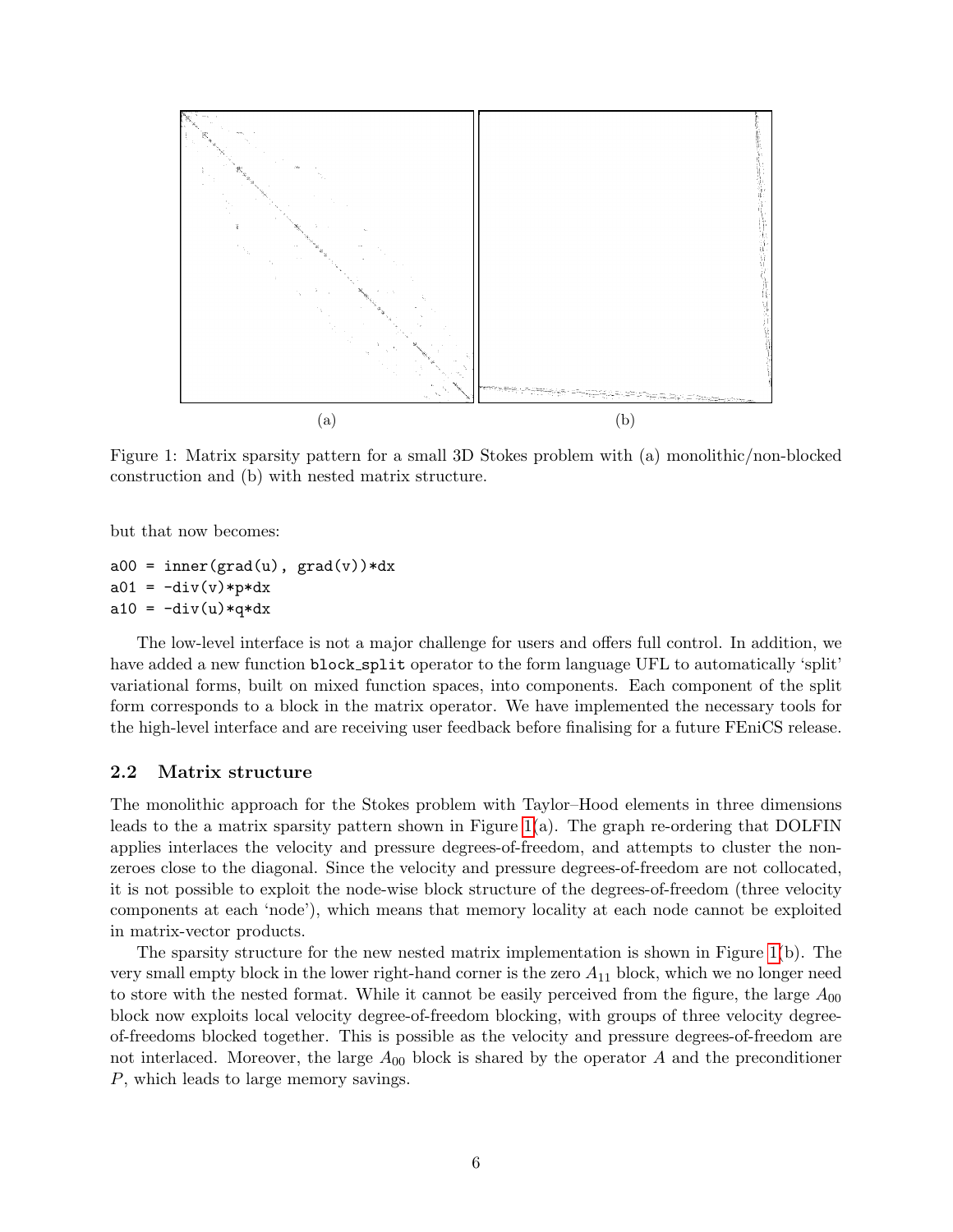#### 2.3 Memory usage

A motivation for adding support for PETSc nested matrices (MatNest) was to reduce memory usage compared to the automatic copying of matrices into a nested format internally by PETSc. We had previously observed that the high memory usage of the PETSc 'automatic' splitting severely limited the utilisation of compute nodes.

Figure 2 shows the memory usage on one of the compute nodes on ARCHER, used during a simulation, against time for solving Stokes' equations using: (a) the PETSc automated splitting ('AutoFieldSplit'); and (b) the new interface to PETSc MatNest. The plots include all phases of the solution process, from initial mesh construction and partitioning, through to the solution of the linear system. It is clear from the plots that the peak memory usage for the MatNest implementation is reduced by a factor of approximately three compared to the auto-split case for 96 processes, and by considerably more for higher process counts. The dashed red line indicates the maximum available memory on a node. Due to the memory requirements exceeding the available memory on a node, we could not complete the larger simulations using the automatic PETSc splitting, whereas we could perform simulations using the new functionality. This clearly illustrates how the new interface allows machines like ARCHER to be more effectively and efficiently used.

The memory spike during the simulations for the auto-splitting implementation coincides with the construction of the solver and algebraic multigrid preconditioners, at which point matrix copies are being made. Moreover, since we cannot set the local degree-of-freedom block size, the multigrid construction becomes very costly in terms of memory. The nested matrix approach allows the local block size to be set on matrix blocks, which reduces the memory requirements substantially during construction of the preconditioner.

#### 2.4 Scaling

Weak scaling results are summarised in Figure 3, using the PETSc GAMG (algebraic multigrid) preconditioner for the  $A_{00}$  block, and Hypre BoomerAMG (algebraic multigrid) for the M block. The matrix assembly phase scales well. The modest growth in the time for the preconditioned Krylov solver can be attributed in part to a modest increase (roughly 10%) in the iteration count over the 16 fold increase in problem size. We have put limited effort into tuning the multigrid preconditioners for this problem as it falls outside the scope of work. Some improvements may be possible through tuning of the preconditioners.

# 3 Discontinuous Galerkin Methods in parallel (WP2)

Discontinuous Galerkin (DG) methods are finite element-like methods which, in addition to the usual loop over mesh cells, also involve a loop over mesh facets. To compute facet contributions to the global matrix, data from the two adjoining cells/elements is required for each facet. DG methods are particularly appealing for transport equations as they allow the natural evaluation of fluxes across cell boundaries, with the choice of an appropriate flux expression being essential for stability and accuracy of a method.

DOLFIN has supported DG methods in serial for some years. However, DG methods were not supported in parallel on distributed memory computers due to the absence of a mesh ghost layer at process boundaries. Without a mesh ghost layer, it was not possible to compute fluxes on facets that are shared by two processes. In this project, DOLFIN distributed meshes have been extended to support layers of ghost/halo cells. The parallel performance of the new developments is presented below.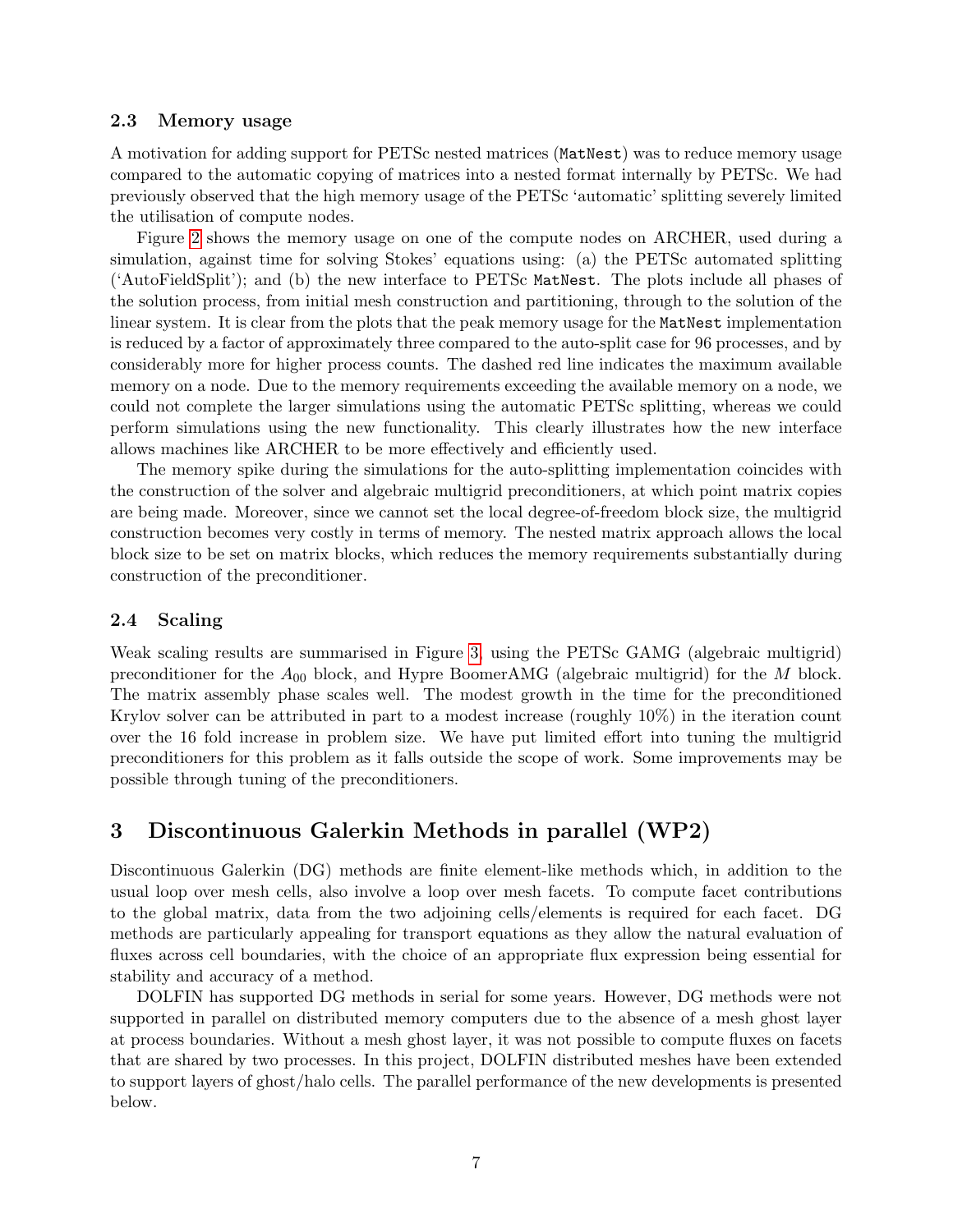

Figure 2: Memory usage for the auto-split and the new nested matrix implementation on ARCHER for the Stokes' equations with approximately 130k DOFS per process/core.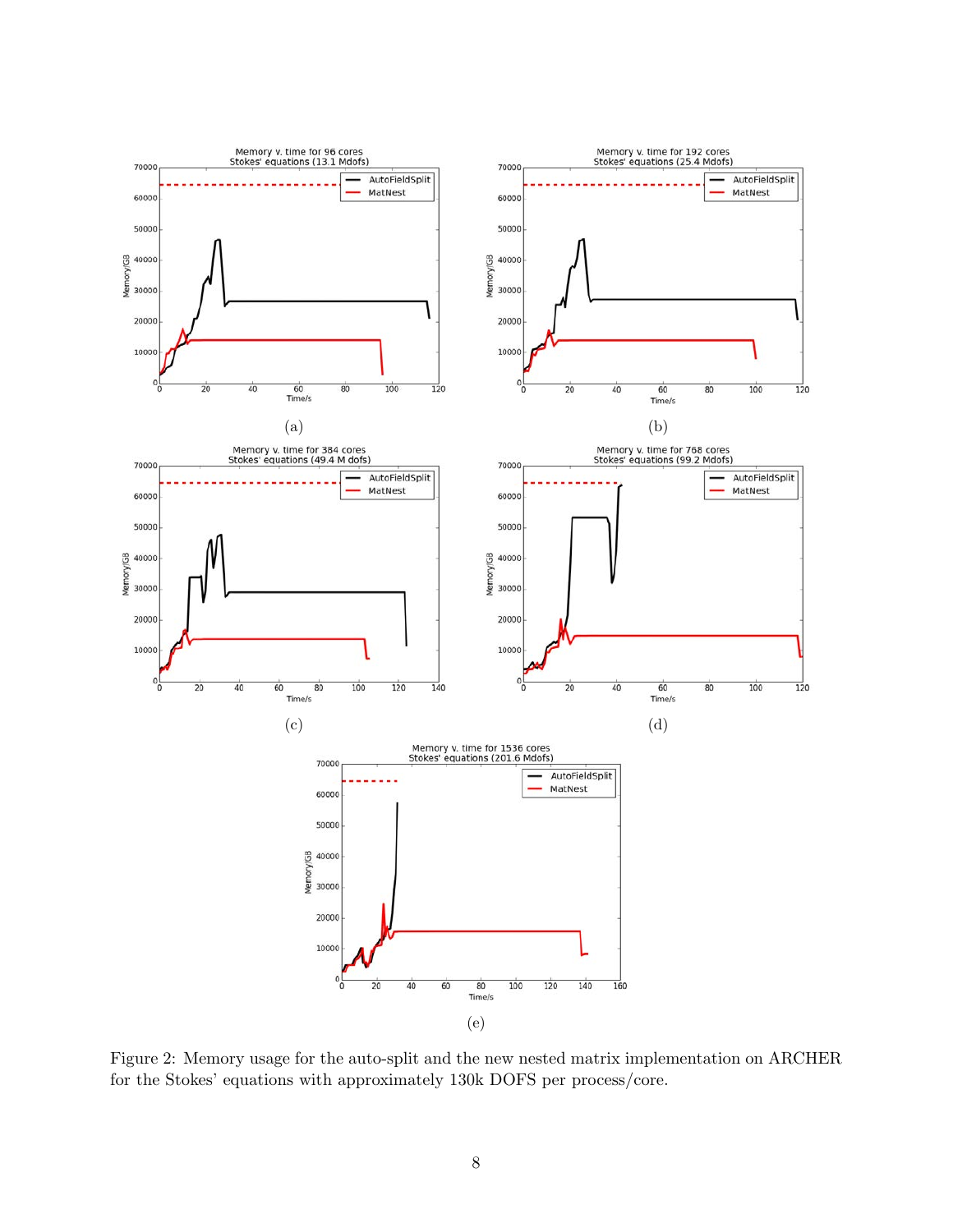

Figure 3: Weak scaling on ARCHER for a Taylor–Hood Stokes simulation in three dimensions with approximately 130k degrees-of-freedom per process.

#### 3.1 Construction and partitioning of ghosted meshes

DOLFIN has been extended to permit distributed meshes to be constructed with different types of ghost/halo cell layers, such as cells connected by facet or cells connected by vertex (see Figure 4 for an illustration). In Figure 5 we compare the timing for construction of ghosted and non-ghosted meshes. The timing includes the graph partitioning step, which is performed by a third-party library and is a very difficult problem to make scale well. We see that the addition of ghost layers has minimal impact on the time required for mesh construction, compared to the 'non-ghosted' case. Users can specify the mode of mesh ghosting by setting a parameter, 'ghost mode' to 'shared facet' or 'shared vertex'.

To manage memory effectively, it was decided that it is best for the distributed layout of a mesh to be specified by the user at construction. The avoids the complexity of lazy automated construction of a ghosted mesh once the user equation has been analysed, and which can lead to memory management difficulties. Therefore we decided to require the user to specify the type of ghosts/halo at mesh construction. If a mesh does not have a suitably constructed ghost region for a given equation/method type, an informative error message is printed.

#### 3.2 Assembly of forms on ghosted meshes

We now show some timings for assembling the matrix operator on a ghosted mesh for two DG methods. This was not previously possible with DOLFIN, hence we do not compare with a previous version of the library.

Figure 6 shows the assembly time for the Poisson operator using the interior penalty method with up to over 2.5 billion degrees-of-freedom. The assembly phase clearly scales well. Figure 7 shows the assembly time for an upwinded DG method for the scalar advection operator. Again, the assembly process scales well.

The inclusion of cell ghost layers opens the possibility of eliminating communication during matrix assembly in favour of redundant computation at process boundaries. We have chosen at this stage to not implement support for communication-less matrix assembly. Based on assembly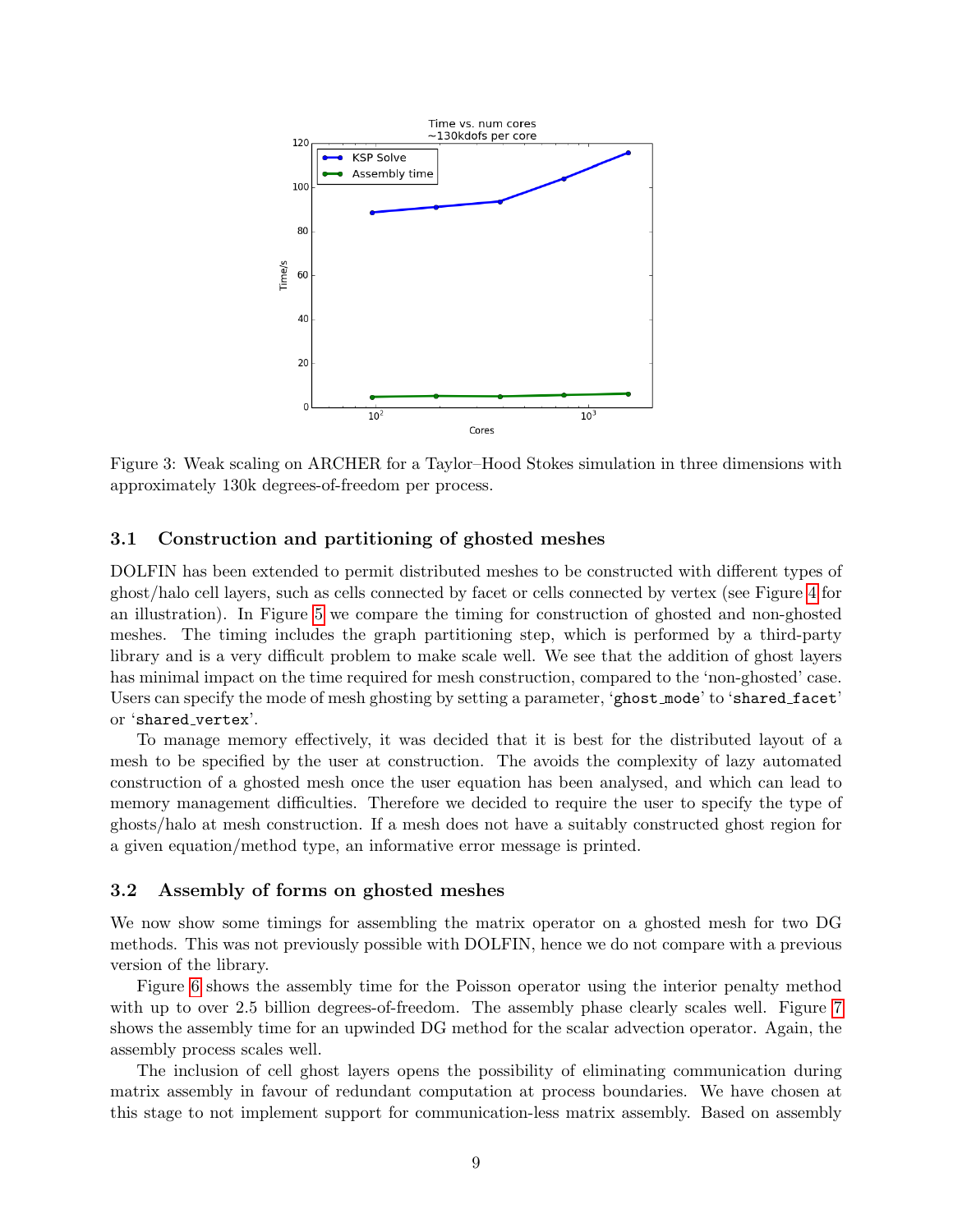

Figure 4: Example of mesh ghosting on 3 processes in two dimensions. Colours represent partitioning, with local cell indices shown on cells, and sharing processes at vertices. Yellow vertices are ghosts, green are shared, and black are exclusively local.



Figure 5: Time to partition and build the mesh for ghosted and non-ghosted meshes. The meshes constructed here were used for the results shown in Figure 6, with ∼40,000 cells per core.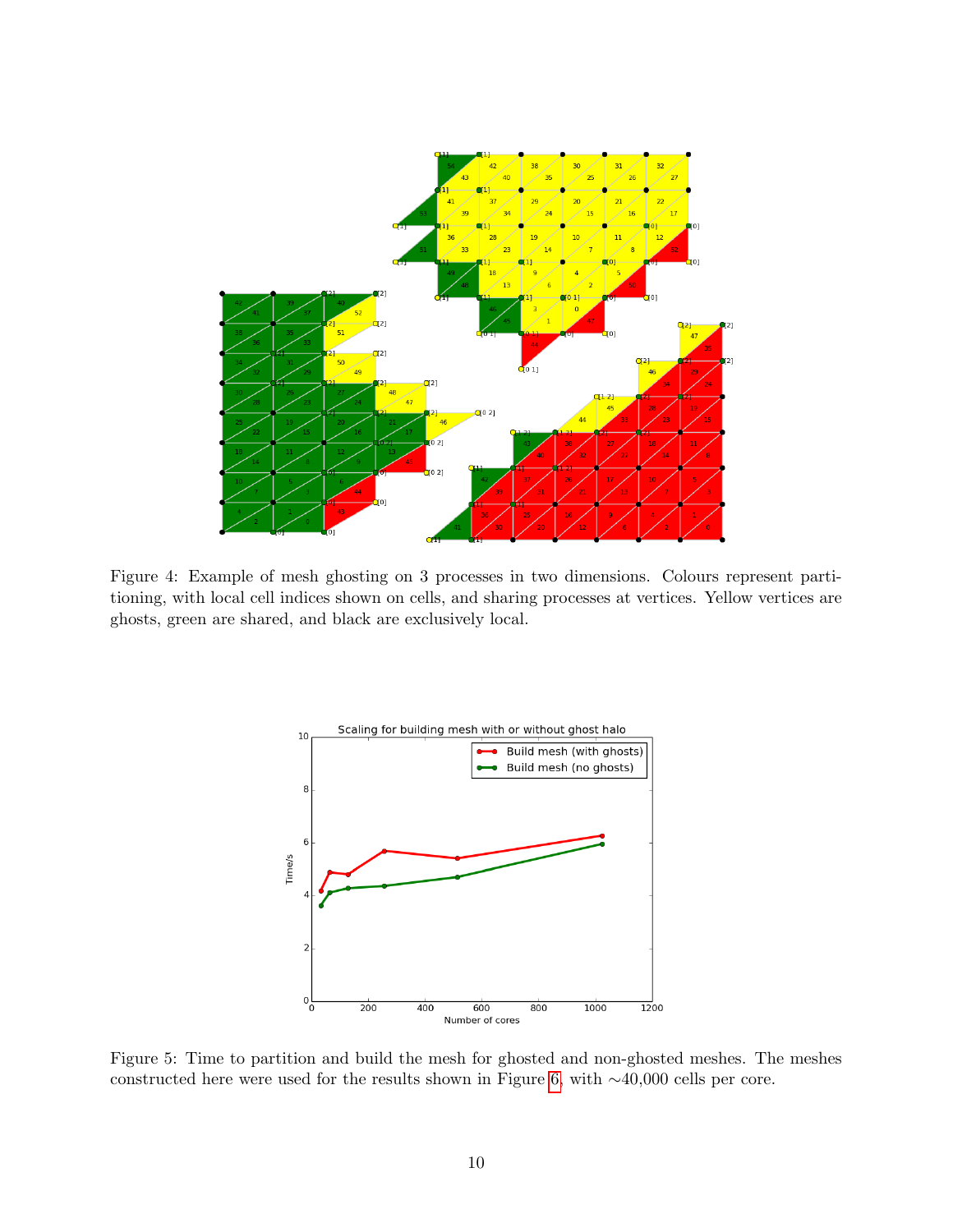

Figure 6: Weak scaling for the assembly of the Poisson matrix operator using an interior penalty DG method, to over 2 billion dofs. The numbers at each point show the number of processes. Note the halo exchange process is fast and scalable. The graph partitioner (ParMETIS) is an external dependency.



Figure 7: Weak scaling for the assembly of the advection matrix operator for an upwinded DG method over 2 billion dofs. The numbers at each point show the number of processes.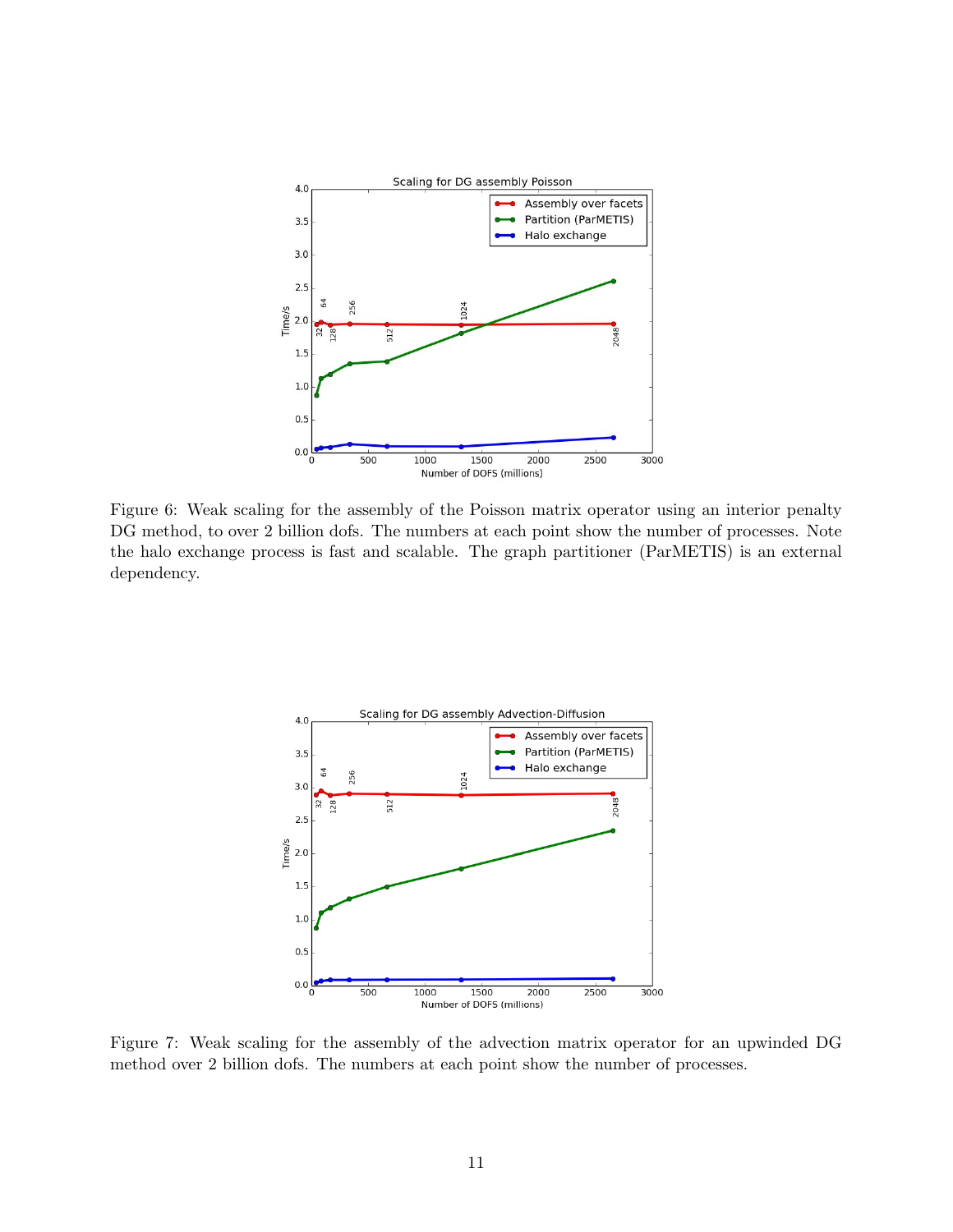profiling data, we have seen that the present assembly scales well, so it was decided that adding communication-less assembly would be a premature optimisation. It would increase code complexity, and severely complicate and burden the automated testing systems which would need to perform all tests with and without communication-less assembly. However, the necessary hooks to implement communication-less assembly have been developed (with switches to iterators to iterate over just over local cells, or over both local and ghost cells). If it proves necessary, the activation of communicationless assembly will be straightforward in the future.

# 4 Profiling, performance and tuning (WP3)

As part of this work, some new platform-independent profiling tools for FEniCS/DOLFIN have been implemented, and a number of general performance and memory usage improvements have been made.

### 4.1 New profiling tools

We have developed here some new techniques for profiling the DOLFIN core library. A question which often arises is how much memory is being used at any particular point in the code. Usually, we want to work near the limits of the machine with the memory high-water mark for a node close to the maximum available memory on that node. Conversely, we would like to optimise the code so that we can reduce the high-water mark of memory usage. The package atop [6] allows us to continuously log memory usage for a machine (along with other statistics). We can do this by running the command: 'atop  $-w$  atop.dat 1' to log to the file 'atop.dat' once per second. During, or after a run, we can check the memory usage with 'atopsar -m -r atop.dat'. On ARCHER it is difficult to launch multiple codes at the same time, so we need to employ a shell script to launch atop at the same time as the main code under test:

```
#!/bin/bash
if [ $ALPS_APP_PE -eq 0 ]; then
atop -w atop.dat 1 &
fi
./code_under_test $*
```
This script is then launched in the usual way with aprun. The memory/time plots presented in this report were generated in this way. In principle, this technique is code independent, and can be used with any executable, without the need for recompilation with special profiling tools.

Memory profiling has proved very useful for identifying points in time when usage is high. However, to understand and improve code it is important to be able to identify what the code is doing at a particular time and to match this to the memory being used. In order to do this, we applied a small patch to the Timer class in DOLFIN. At present, the Timer is an object which measures the time between its instantiation and destruction in the code. By adding a simple logging statement to the constructor on process 0, we can get 'tickmarks' indicating when the timer was triggered. It is then possible to align events with the memory-time graph. An example is presented in Figure 8.

### 4.2 Improved distributed mesh memory usage and construction

The reading, partitioning and construction of unstructured meshes in parallel is a challenging problem since very little can be assumed about the structure of the input data. Partitioning a mesh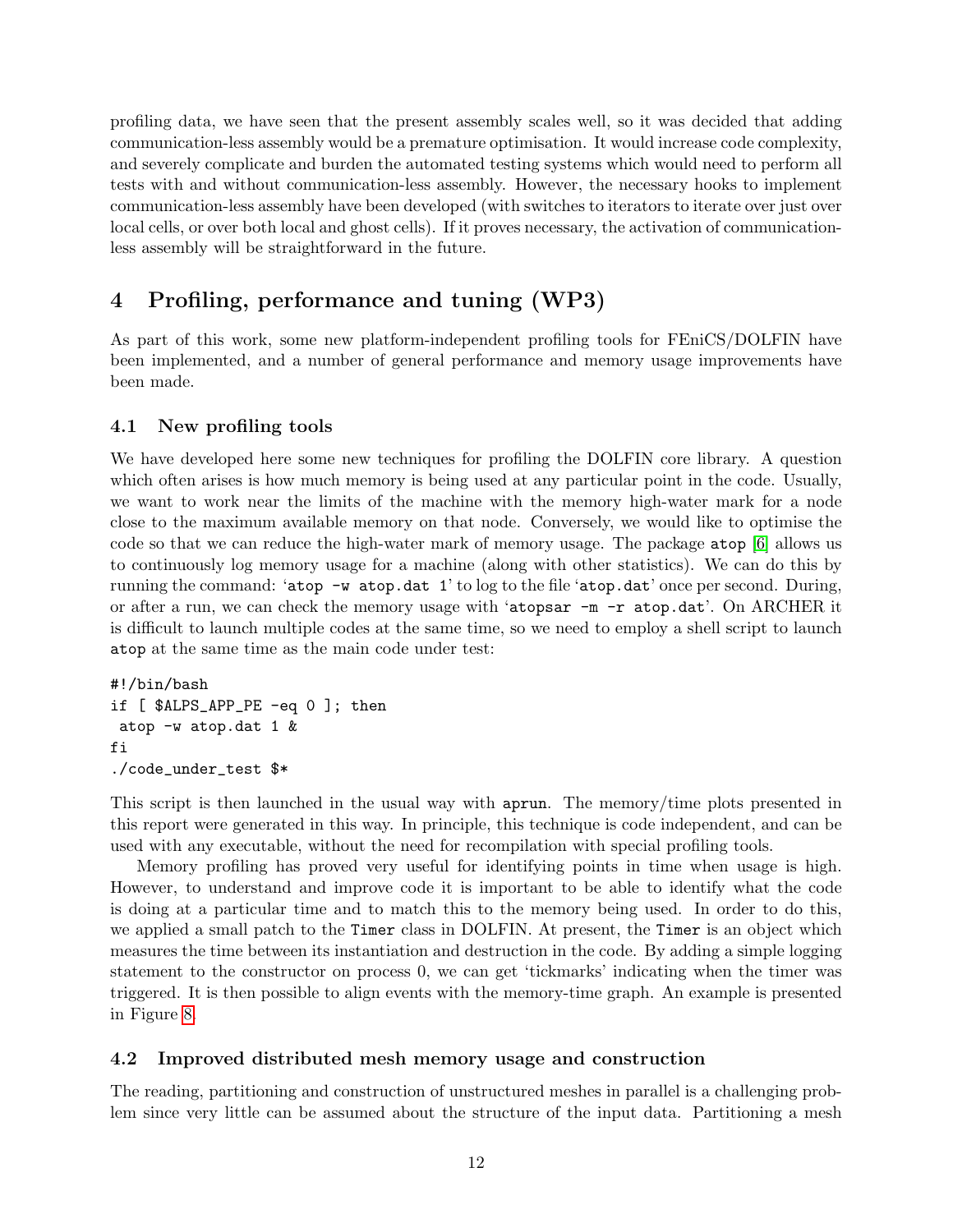

Figure 8: Memory versus time with text showing what step/action the code is performing at at particular time. These graphs are intended for developer inspection rather than public presentation.

requires non-trivial algorithms to construct a dual-graph for partitioning, and to subsequently number mesh entities globally.

We have made a number of significant improvements to dual graph construction, partitioning and distributed mesh construction. In particular:

- New algorithm for the construction of the process-wise dual graph. The new algorithm, which avoids the use of unordered maps is approximately two times faster with gcc and four times faster with clang. It also reduces the memory used, which is now independent of the quality of the input ordering (the degree of the memory improvement depends on how ordered/disordered the input mesh is for the old implementation). We do not present performance plots as this step is entirely local.
- The dual graph that DOLFIN constructs to pass to a mesh partitioner has been re-designed such that the graph can now be shared with the graph partitioners rather than copied. This reduces the memory used during mesh construction. This change required some templating to match the partitioning library integer type. The memory required for the dual graph is reduced by half.

#### 4.3 Ordering algorithms

We have made it possible to apply local graph ordering strategies for the ordering of cells and vertices on processes, using the library SCOTCH. This can impact the speed of iterating over mesh entities by enhancing data locality. The effect of these operations is problem dependent, and in particular depends on the quality of the input mesh ordering. Users can switch the re-orderings on and off, depending on what best suits their problem.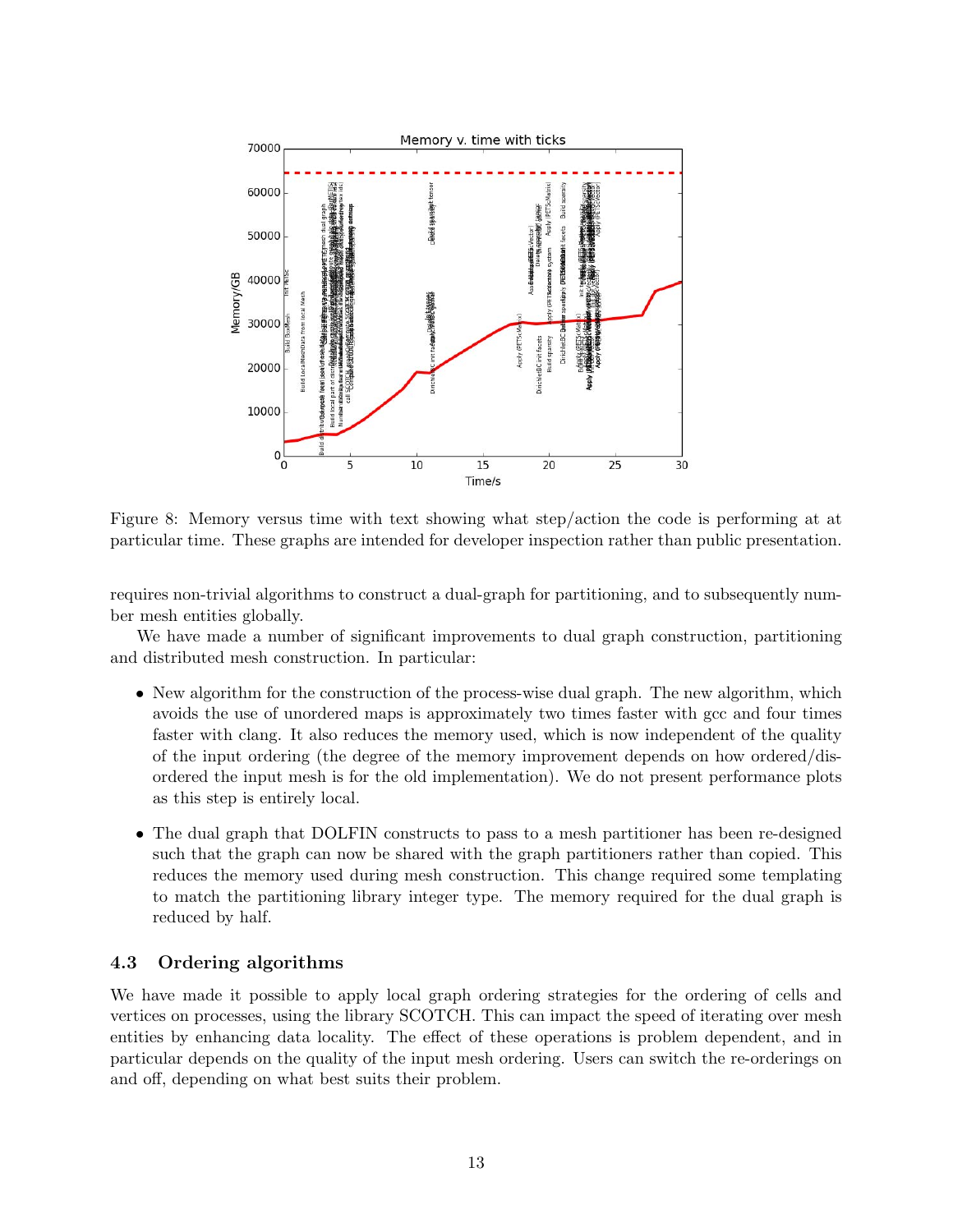# 5 Documentation and testing (WP4)

The newly implemented interfaces are documented in the code, and unit tests and example programs have been added. The new developments are in a branch in the main DOLFIN Git repository. Once merged into the main branch, the tests will be run upon any changes to the DOLFIN code (as part of the DOLFIN continuous integration system). Additional tests will be added as the high-level user interface evolves with user feedback.

# 6 Conclusions

The technical objectives of the work have been successfully achieved. The code developments are available in the development version of the relevant libraries, and are accessible via the public Git repositories (<https://bitbucket.org/fenics-project/>). The ghosted mesh functionality is available in the FEniCS 1.6 release, and other developments will be incorporated into a future release version of the FEniCS libraries. Developments in the project have already been used in published EPSRC and NERC supported scientific works, e.g. [7, 1], and are already being made available to users through the third-party library TerraFERMA (<http://terraferma.github.io/>).

### Acknowledgement

This work was funded under the embedded CSE programme of the ARCHER UK National Supercomputing Service (<http://www.archer.ac.uk>).

# References

- [1] L. Alisic, S. Rhebergen, J. F. Rudge, R. F. Katz, and G. N. Wells. Torsion of a cylinder of partially molten rock with a spherical inclusion: theory and simulation. Geochemistry, Geophysics, Geosystems, 17(1), 2016. URL <http://dx.doi.org/10.1002/2015GC006061>.
- [2] M. S. Alnæs, A. Logg, K. B. Ølgaard, M. E. Rognes, and G. N. Wells. Unified Form Language: A domain-specific language for weak formulations of partial differential equations. ACM Trans Math Software,  $40(2):9:1-9:37$ , 2014. URL <http://dx.doi.org/10.1145/2566630>.
- [3] M. S. Alnæs, J. Blechta, J. Hake, J. Johansson, B. Kehlet, A. Logg, C. Richardson, J. Ring, M. E. Rognes, and G. N. Wells. The FEniCS Project Version 1.5. Archive of Numerical Software, 3 (100):9–23, 2015. doi: 10.11588/ans.2015.100.20553. URL [http://dx.doi.org/10.11588/ans.](http://dx.doi.org/10.11588/ans.2015.100.20553) [2015.100.20553](http://dx.doi.org/10.11588/ans.2015.100.20553).
- [4] Satish Balay, Shrirang Abhyankar, Mark F. Adams, Jed Brown, Peter Brune, Kris Buschelman, Lisandro Dalcin, Victor Eijkhout, William D. Gropp, Dinesh Kaushik, Matthew G. Knepley, Lois Curfman McInnes, Karl Rupp, Barry F. Smith, Stefano Zampini, Hong Zhang, and Hong Zhang. PETSc Web page. <http://www.mcs.anl.gov/petsc>, 2016. URL [http://www.mcs.](http://www.mcs.anl.gov/petsc) [anl.gov/petsc](http://www.mcs.anl.gov/petsc).
- [5] Satish Balay, Shrirang Abhyankar, Mark F. Adams, Jed Brown, Peter Brune, Kris Buschelman, Lisandro Dalcin, Victor Eijkhout, William D. Gropp, Dinesh Kaushik, Matthew G. Knepley, Lois Curfman McInnes, Karl Rupp, Barry F. Smith, Stefano Zampini, Hong Zhang, and Hong Zhang. PETSc users manual. Technical Report ANL-95/11 - Revision 3.7, Argonne National Laboratory, 2016. URL <http://www.mcs.anl.gov/petsc>.